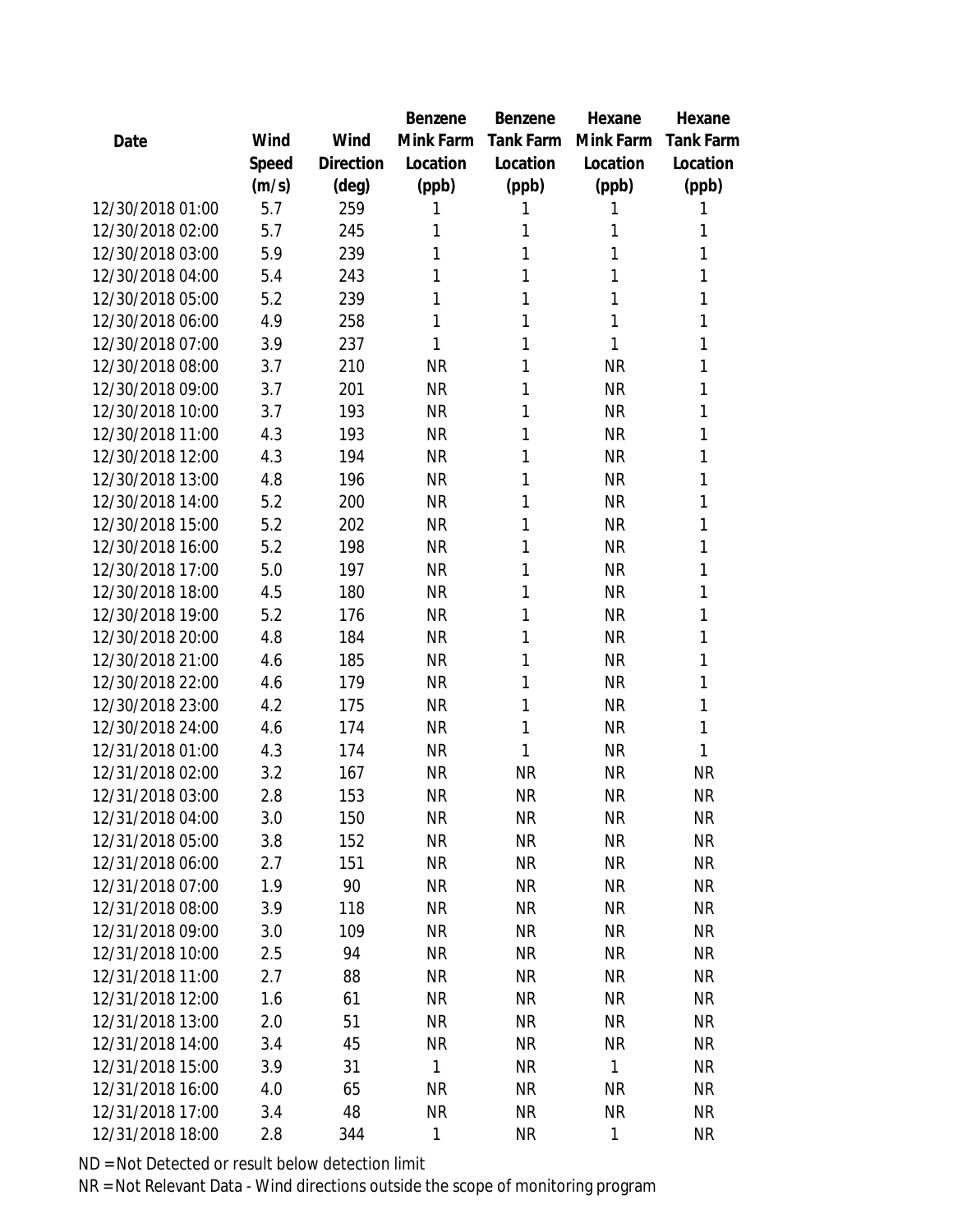|                  |       |                | <b>Benzene</b> | Benzene      | Hexane    | Hexane       |
|------------------|-------|----------------|----------------|--------------|-----------|--------------|
| Date             | Wind  | Wind           | Mink Farm      | Tank Farm    | Mink Farm | Tank Farm    |
|                  | Speed | Direction      | Location       | Location     | Location  | Location     |
|                  | (m/s) | (deg)          | (ppb)          | (ppb)        | (ppb)     | (ppb)        |
| 12/31/2018 19:00 | 4.2   | 349            | 1              | <b>NR</b>    | 1         | <b>NR</b>    |
| 12/31/2018 20:00 | 4.7   | 1              | 1              | <b>NR</b>    | 1         | <b>NR</b>    |
| 12/31/2018 21:00 | 3.8   | 351            | 1              | <b>NR</b>    | 1         | <b>NR</b>    |
| 12/31/2018 22:00 | 3.6   | 340            | 1              | <b>NR</b>    | 1         | <b>NR</b>    |
| 12/31/2018 23:00 | 3.5   | 330            | 1              | <b>NR</b>    | 1         | <b>NR</b>    |
| 12/31/2018 24:00 | 2.8   | 303            | 1              | <b>NR</b>    | 1         | <b>NR</b>    |
| 1/1/2019 01:00   | 3.3   | 301            | 1              | <b>NR</b>    | 1         | <b>NR</b>    |
| 1/1/2019 02:00   | 3.0   | 331            | 1              | <b>NR</b>    | 1         | <b>NR</b>    |
| 1/1/2019 03:00   | 3.9   | 328            | 1              | <b>NR</b>    | 1         | <b>NR</b>    |
| 1/1/2019 04:00   | 2.5   | 340            | 1              | <b>NR</b>    | 1         | <b>NR</b>    |
| 1/1/2019 05:00   | 2.3   | 346            | 1              | <b>NR</b>    | 1         | <b>NR</b>    |
| 1/1/2019 06:00   | 2.3   | 355            | 1              | <b>NR</b>    | 1         | <b>NR</b>    |
| 1/1/2019 07:00   | 2.4   | 3              | 1              | <b>NR</b>    | 1         | <b>NR</b>    |
| 1/1/2019 08:00   | 4.1   | 17             | 1              | <b>NR</b>    | 1         | <b>NR</b>    |
| 1/1/2019 09:00   | 3.9   | 31             | 1              | <b>NR</b>    | 1         | <b>NR</b>    |
| 1/1/2019 10:00   | 3.7   | 34             | 1              | <b>NR</b>    | 1         | <b>NR</b>    |
| 1/1/2019 11:00   | 3.6   | 20             | 1              | <b>NR</b>    | 1         | <b>NR</b>    |
| 1/1/2019 12:00   | 3.0   | 6              | 1              | <b>NR</b>    | 1         | <b>NR</b>    |
| 1/1/2019 13:00   | 2.5   | 360            | 1              | <b>NR</b>    | 1         | <b>NR</b>    |
| 1/1/2019 14:00   | 2.6   | 358            | 1              | <b>NR</b>    | 1         | <b>NR</b>    |
| 1/1/2019 15:00   | 2.4   | 3              | 1              | <b>NR</b>    | 1         | <b>NR</b>    |
| 1/1/2019 16:00   | 2.8   | 14             | 1              | <b>NR</b>    | 1         | <b>NR</b>    |
| 1/1/2019 17:00   | 2.6   | 26             | 1              | <b>NR</b>    | 1         | <b>NR</b>    |
| 1/1/2019 18:00   | 2.1   | 8              | 1              | <b>NR</b>    | 1         | <b>NR</b>    |
| 1/1/2019 19:00   | 1.5   | $\overline{2}$ | 1              | <b>NR</b>    | 1         | <b>NR</b>    |
| 1/1/2019 20:00   | 1.3   | 359            | 1              | <b>NR</b>    | 1         | <b>NR</b>    |
| 1/1/2019 21:00   | 1.5   | $\overline{2}$ | 1              | <b>NR</b>    | 1         | <b>NR</b>    |
| 1/1/2019 22:00   | 1.5   | 4              | 1              | <b>NR</b>    | 1         | <b>NR</b>    |
| 1/1/2019 23:00   | 1.5   | 10             | 1              | <b>NR</b>    | 1         | <b>NR</b>    |
| 1/1/2019 24:00   | 1.3   | 24             | 1              | <b>NR</b>    | 1         | <b>NR</b>    |
| 1/2/2019 01:00   | 1.1   | 26             | 1              | <b>NR</b>    | 1         | <b>NR</b>    |
| 1/2/2019 02:00   | 0.3   | 25             | 1              | <b>NR</b>    | 1         | <b>NR</b>    |
| 1/2/2019 03:00   | 1.0   | 173            | <b>NR</b>      | $\mathbf{1}$ | <b>NR</b> | $\mathbf{1}$ |
| 1/2/2019 04:00   | 0.6   | 166            | <b>NR</b>      | <b>NR</b>    | <b>NR</b> | NR           |
| 1/2/2019 05:00   | 1.1   | 165            | <b>NR</b>      | <b>NR</b>    | <b>NR</b> | <b>NR</b>    |
| 1/2/2019 06:00   | 1.0   | 204            | <b>NR</b>      | 1            | <b>NR</b> | 1            |
| 1/2/2019 07:00   | 1.5   | 195            | <b>NR</b>      | 1            | <b>NR</b> | 1            |
| 1/2/2019 08:00   | 2.2   | 183            | <b>NR</b>      | 1            | <b>NR</b> | 1            |
| 1/2/2019 09:00   | 2.5   | 177            | <b>NR</b>      | 1            | <b>NR</b> | 1            |
| 1/2/2019 10:00   | 3.2   | 183            | <b>NR</b>      | 1            | <b>NR</b> | 1            |
| 1/2/2019 11:00   | 3.9   | 211            | <b>NR</b>      | 1            | <b>NR</b> | 1            |
| 1/2/2019 12:00   | 4.8   | 225            | <b>NR</b>      | 1            | <b>NR</b> | 1            |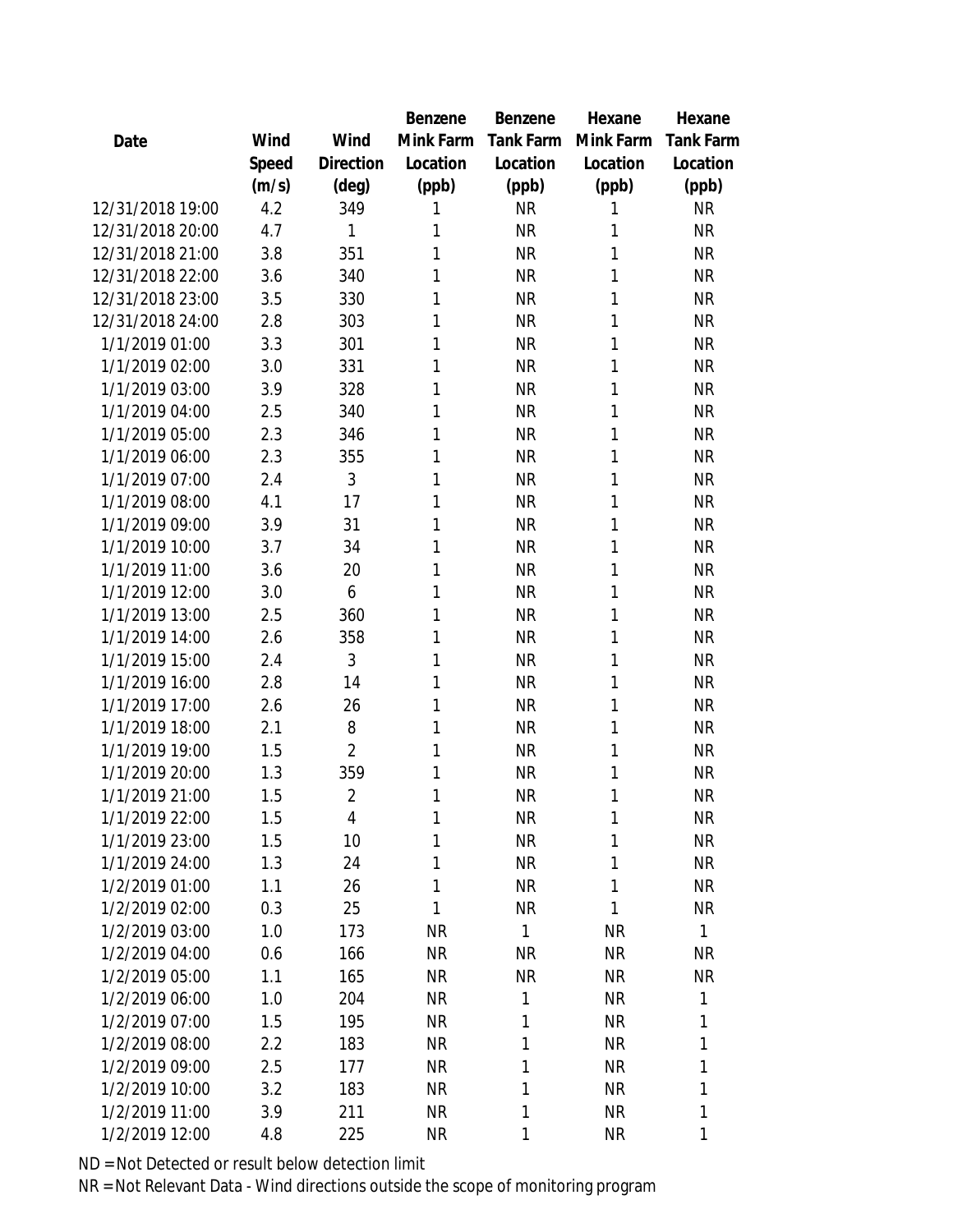|                |       |           | Benzene   | Benzene   | Hexane    | Hexane    |
|----------------|-------|-----------|-----------|-----------|-----------|-----------|
| Date           | Wind  | Wind      | Mink Farm | Tank Farm | Mink Farm | Tank Farm |
|                | Speed | Direction | Location  | Location  | Location  | Location  |
|                | (m/s) | (deg)     | (ppb)     | (ppb)     | (ppb)     | (ppb)     |
| 1/2/2019 13:00 | 5.1   | 230       | 1         | 1         | 1         | 1         |
| 1/2/2019 14:00 | 5.5   | 243       | 1         | 1         | 1         | 1         |
| 1/2/2019 15:00 | 6.4   | 249       | 1         | 1         | 1         | 1         |
| 1/2/2019 16:00 | 6.0   | 254       | 1         | 1         | 1         | 1         |
| 1/2/2019 17:00 | 6.0   | 255       | 1         | 1         | 1         | 1         |
| 1/2/2019 18:00 | 5.5   | 253       | 1         | 1         | 1         | 1         |
| 1/2/2019 19:00 | 5.4   | 251       | 1         | 1         | 1         | 1         |
| 1/2/2019 20:00 | 5.5   | 254       | 1         | 1         | 1         | 1         |
| 1/2/2019 21:00 | 5.3   | 263       | 1         | 1         | 1         | 1         |
| 1/2/2019 22:00 | 4.8   | 264       | 1         | 1         | 1         | 1         |
| 1/2/2019 23:00 | 4.7   | 257       | 1         | 1         | 1         | 1         |
| 1/2/2019 24:00 | 4.5   | 257       | 1         | 1         | 1         | 1         |
| 1/3/2019 01:00 | 5.1   | 257       | 1         | 1         | 1         | 1         |
| 1/3/2019 02:00 | 4.3   | 246       | 1         | 1         | 1         | 1         |
| 1/3/2019 03:00 | 4.1   | 223       | <b>NR</b> | 1         | <b>NR</b> | 1         |
| 1/3/2019 04:00 | 4.2   | 219       | <b>NR</b> | 1         | <b>NR</b> | 1         |
| 1/3/2019 05:00 | 3.7   | 219       | <b>NR</b> | 1         | <b>NR</b> | 1         |
| 1/3/2019 06:00 | 4.0   | 209       | <b>NR</b> | 1         | <b>NR</b> | 1         |
| 1/3/2019 07:00 | 3.8   | 205       | <b>NR</b> | 1         | <b>NR</b> | 1         |
| 1/3/2019 08:00 | 3.6   | 214       | <b>NR</b> | 1         | <b>NR</b> | 1         |
| 1/3/2019 09:00 | 3.8   | 206       | <b>NR</b> | 1         | <b>NR</b> | 1         |
| 1/3/2019 10:00 | 4.3   | 208       | <b>NR</b> | 1         | <b>NR</b> | 1         |
| 1/3/2019 11:00 | 4.3   | 211       | <b>NR</b> | 1         | <b>NR</b> | 1         |
| 1/3/2019 12:00 | 4.2   | 210       | <b>NR</b> | 1         | <b>NR</b> | 1         |
| 1/3/2019 13:00 | 4.9   | 215       | <b>NR</b> | 1         | <b>NR</b> | 1         |
| 1/3/2019 14:00 | 4.6   | 214       | <b>NR</b> | 1         | <b>NR</b> | 1         |
| 1/3/2019 15:00 | 5.6   | 216       | <b>NR</b> | 1         | <b>NR</b> | 1         |
| 1/3/2019 16:00 | 5.5   | 216       | <b>NR</b> | 1         | <b>NR</b> | 1         |
| 1/3/2019 17:00 | 5.0   | 214       | <b>NR</b> | 1         | <b>NR</b> | 1         |
| 1/3/2019 18:00 | 4.3   | 203       | <b>NR</b> | 1         | <b>NR</b> | 1         |
| 1/3/2019 19:00 | 4.1   | 200       | <b>NR</b> | 1         | <b>NR</b> | 1         |
| 1/3/2019 20:00 | 4.5   | 204       | <b>NR</b> | 1         | <b>NR</b> | 1         |
| 1/3/2019 21:00 | 4.7   | 200       | <b>NR</b> | 1         | <b>NR</b> | 1         |
| 1/3/2019 22:00 | 4.5   | 210       | <b>NR</b> | 1         | <b>NR</b> | 1         |
| 1/3/2019 23:00 | 5.2   | 215       | <b>NR</b> | 1         | <b>NR</b> | 1         |
| 1/3/2019 24:00 | 4.4   | 209       | <b>NR</b> | 1         | <b>NR</b> | 1         |
| 1/4/2019 01:00 | 4.1   | 213       | <b>NR</b> | 1         | <b>NR</b> | 1         |
| 1/4/2019 02:00 | 4.2   | 207       | <b>NR</b> | 1         | <b>NR</b> | 1         |
| 1/4/2019 03:00 | 4.0   | 198       | <b>NR</b> | 1         | <b>NR</b> | 1         |
| 1/4/2019 04:00 | 4.4   | 204       | NR        | 1         | <b>NR</b> | 1         |
| 1/4/2019 05:00 | 4.0   | 201       | <b>NR</b> | 1         | <b>NR</b> | 1         |
| 1/4/2019 06:00 | 3.9   | 190       | <b>NR</b> | 1         | ΝR        | 1         |
|                |       |           |           |           |           |           |